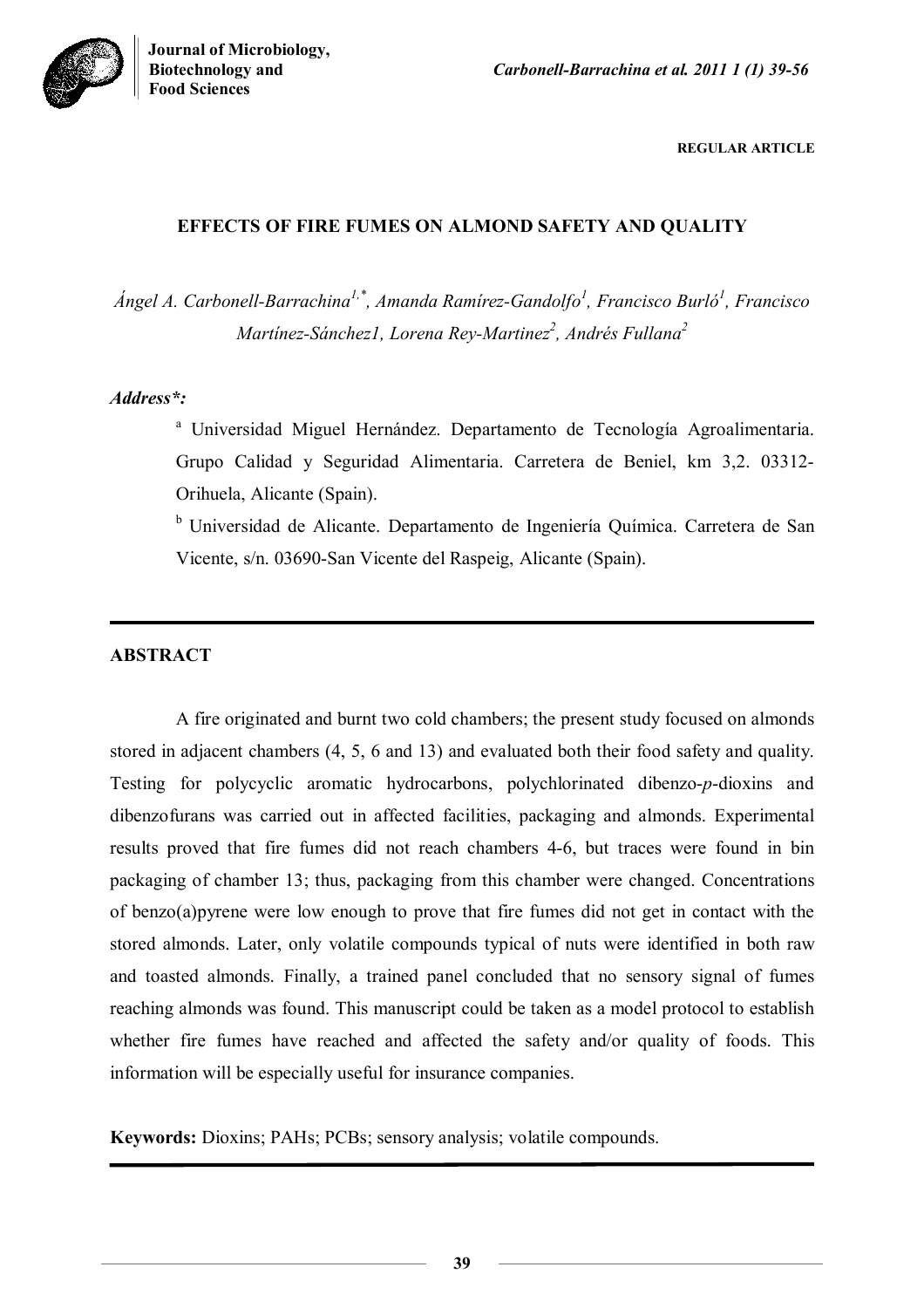## **INTRODUCTION**

A fire of electrical origin at a food company was reported in January 2007. The affected company is mainly dedicated to cold storage of foods, including bakery products (pizzas, bread baguettes, etc.), fruits and vegetables (palm dates, almonds, etc.), and concentrated juices (orange and lemon). The actual fire damage was limited to chambers 10 and 11 of the food company (**Fig 1**), although smoke and soot were carried throughout some of the cold chambers, especially those in direct contact with chamber 11 (chambers 7 and 8). About 100.000 kg of almonds were burnt in the fire, together with some electrical cables and isolation material.

The stored foods were confiscated by the Spanish Public Health Authorities until an appropriate laboratory was able to prove that the stored food was not affected by fumes from the fire and that foods were safe to consume. Testing for polycyclic aromatic hydrocarbons (PAHs), polychlorinated dibenzo-*p*-dioxins and dibenzofurans (PCDDs/Fs) was done one week after the fire was extinguished. After discarding all safety issues, studies on food quality were carried out to prove that the quality of the food was still as good as it was before the fire.

The PAHs, PCDDs and PCDFs are toxic low volatile organic pollutants, partly known being carcinogenic and mutagenic for humans (Wobst *et al.,* 1999). Among other pollutants, these substances are formed and released during frequently occurring fire accidents in buildings where the fire loads usually do not contain hazardous materials.

PAHs, a class of several hundred compounds made of two or more fused benzene rings, are typical products of the pyrolysis and gasification processes (Ledesma *et al.,* 2000). These compounds are produced from the pyrosynthesis of small hydrocarbons or from the decomposition of aromatic macromolecules. PAHs are formed in almost all high temperatures processes, even in the presence of oxygen (Fialkov and Homann, 2001). Once these compounds are formed, they are very difficult to destroy because of their high thermal stability due to the presence of aromatic rings. The US EPA has specified 16 PAH compounds as priority pollutants, including for instance naphthalene, acenaphthylene, etc. Of these, eleven have been classified as animal carcinogens (US EPA, 1998; Fullana and Sidhu, 2005).

Dioxins are short for PCDDs and furans are short for PCDFs. This group comprises 75 chlorinated dioxins and 134 chlorinated dibenzofurans. The 2,3,7,8-tetrachlorodibenzodioxin has been the most studied and is the most toxic. Toxicity of dioxins and furans depends upon the number of chlorine atoms and their position on the ring structures and each has been

40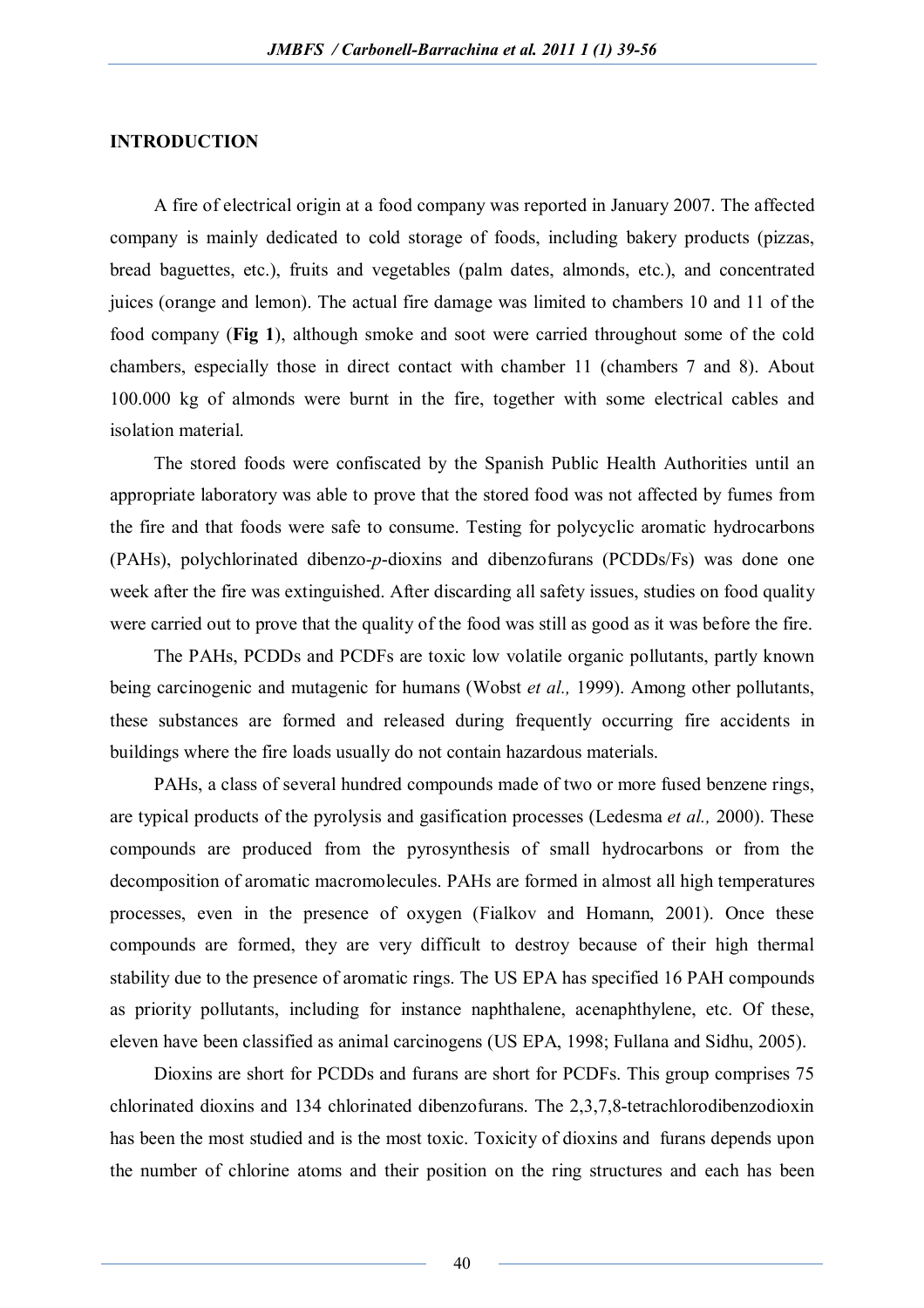assigned a Toxicological Equivalent factor (TEF) to 2,3,7,8-tetrachloro-dioxin only 17 congeners are consider toxic. Burning chlorine containing material will emit dioxins into the air. The main sources of dioxins are fires (accidental and natural e.g. bonfires); clinical waste incineration; cremation; electric arc furnaces; sinter plant; combustion in industry; power stations. Dioxins are now known to be a human carcinogen and are involved in the promotion of soft tissue sarcomas (STS = cancer of fat and muscle tissue) and other cancers. Dioxins are associated with adverse reproductive and developmental effects, birth defects, immune system abnormalities, endometriosis and heart related conditions. Dioxin poisoning is long term due to gradual body accumulation (IARC, 1997).

It is extremely difficult to perform polyaromatic hydrocarbon (PAH) and/or chlorocompound (PCDD/F) sampling during real, uncontrolled accidental fires because of heat and toxic combustion gases, consequently soot samples collected after fires have largely been used to describe the amounts of PCDD/Fs generated during these events. It is, however, very difficult on the basis of such an analysis to estimate the concentrations of these substance in actual combustion gases (Ruokojärvi *et al.,* 2000).

Regarding quality, aroma of foods was studied using two different approaches: a) instrumental using the simultaneous distillation-extraction (SDE) technique and b) sensory using a trained panel. These aroma studies were mainly focused in the identification of any compound with a sensory descriptor close to smoke, fire, burnt, and similar, not previously reported in the scientific literature related to nuts, especially almonds.

The main objectives of this study were to measure the concentrations of PAHs, dioxins and furans in: a) the walls of the burnt chambers, b) the food packagings, and c) the stored products. These concentrations will make possible to estimate whether fire fumes have reached specific chambers and foods. The quality of stored food was finally studied only in those foods completely free from any potentially toxic compound originated during the fire of the burnt chambers.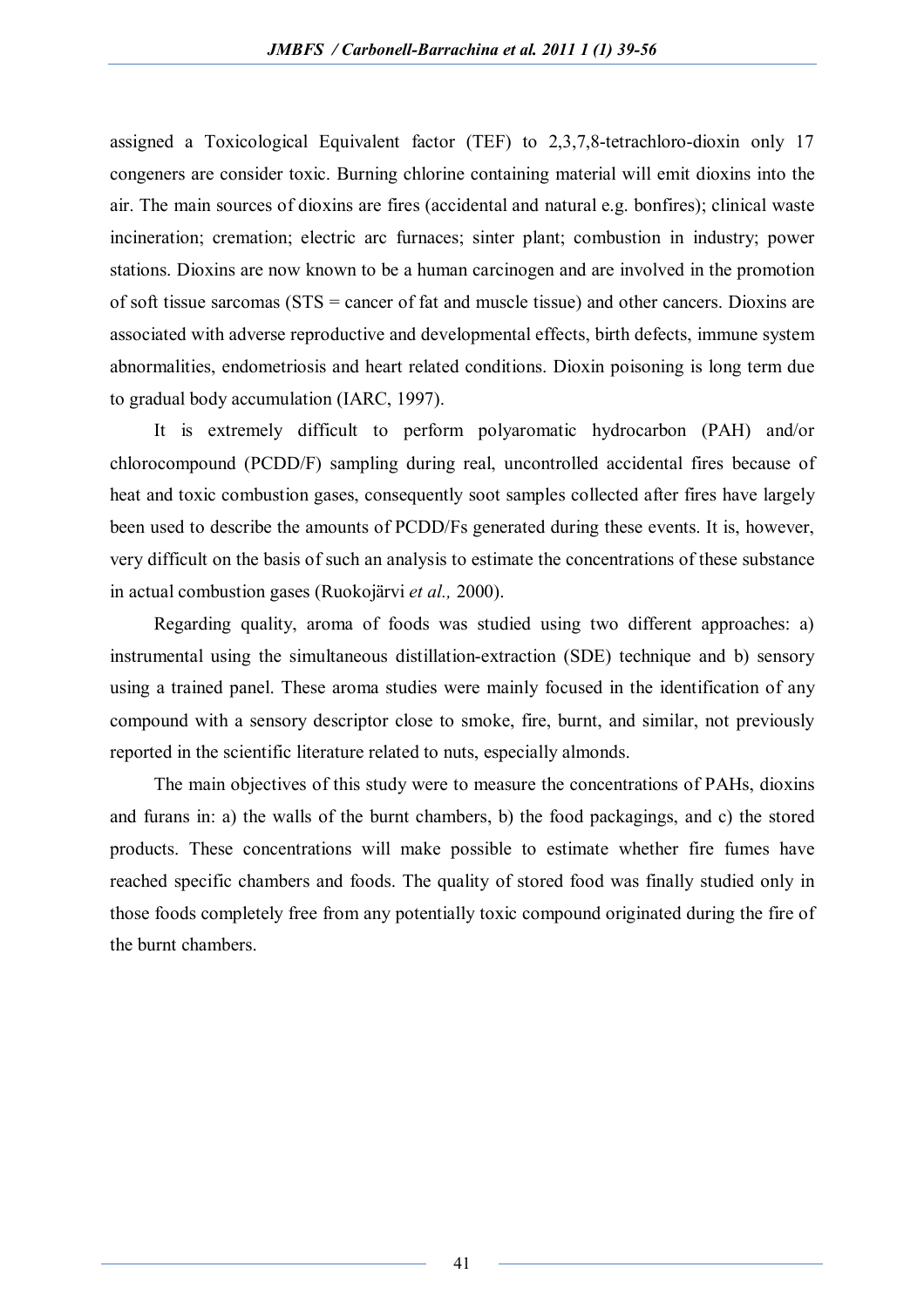# **MATERIAL AND METHODS**



**Fig 1** Distribution of cold chambers in the storage facility affected by fire (A) and exact location of almonds within the affected cold chambers (4, 5, 6 and 13: B and C). The number in each cell indicates how many bins were piled in each location (B and C).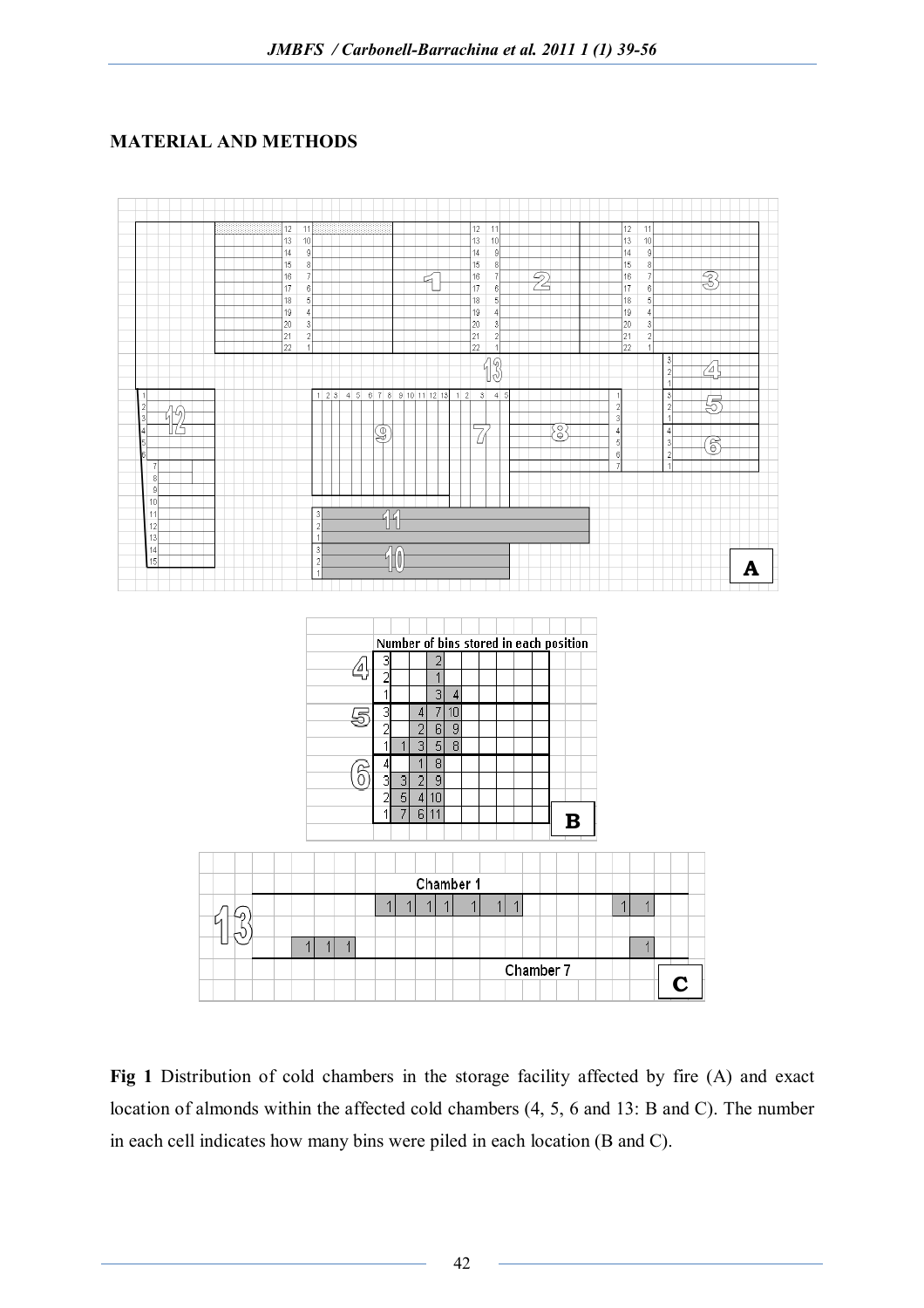## **Material**

Fire occurred in chambers 10 and 11 of a food company located in Alicante (Eastern Spain) (**Fig 1**), causing a damage of about 3.000.000  $\epsilon$ . The share of plastics in the fire load was small and the degree of destruction of the inventory was medium to high in chambers 10 and 11, and low in the other facilities of the company. Sampling (burnt materials and potentially affected foods) was carried out one week after the incident.

Chambers 1 and 12 contained mainly concentrated orange and lemon juices, while the chambers containing almonds were 4, 5, 6, and 13.

## **Sample Collection and Preparation**

Surface samples were collected in the affected chambers (10 and 11) and in their surrounding areas. Samples were extracted from the walls using cotton impregnated with toluene. Besides, small pieces of the cartoon protecting the almonds were cut and stored in sealed plastic bags at -18ºC until analyses.

Almonds were collected one week after the fire incident and were stored in sealed plastic bags at 4ºC until analyses. Almonds were under cold storage in chambers 4, 5, 6 and 13; the exact location of almonds within these chambers is depicted in **Fig 1**. Sampling was carried out with the supervision of the Spanish Public Health Authorities and following the Spanish legislation [REAL DECRETO 1089/2005; REAL DECRETO 604/2003; REGLAMENTO (CE) Nº 1881/2006]. Samples of about 2 kg were collected from each one of the 1000 kg bins on the top of each pile. Information about batch numbers, type of packaging, etc. was provided by the food company and was fully available for researchers.

Peeled almonds were toasted at  $165^{\circ}$ C for 25 min with air velocity of 1 m s<sup>-1</sup> in the facilities of the Miguel Hernández University approximately 7 days after collection of samples. Samples were analyzed for volatile analyses and sensory analysis within 1 week after roasting.

## **Polycyclic Aromatic Hydrocarbons(PAHs)**

Cottons from wall sampling were extracted during 16 h with 80 mL of dichloromethane in a Soxhlet extractor. Before extraction the samples were spiked with  $1 \mu L$  of a deuterated mixture (1,4-dichlorobenzene-d4, naphthalene-d8, acenaphthene-d10, phenanthrene-d10, chrysene-d12 and perylene-d12). The extracts were concentrated in a rotary evaporator Büchi R-210/R-215 (Büchi, Barcelona, Spain) until nearly dryness (3–5 mL). In order to remove the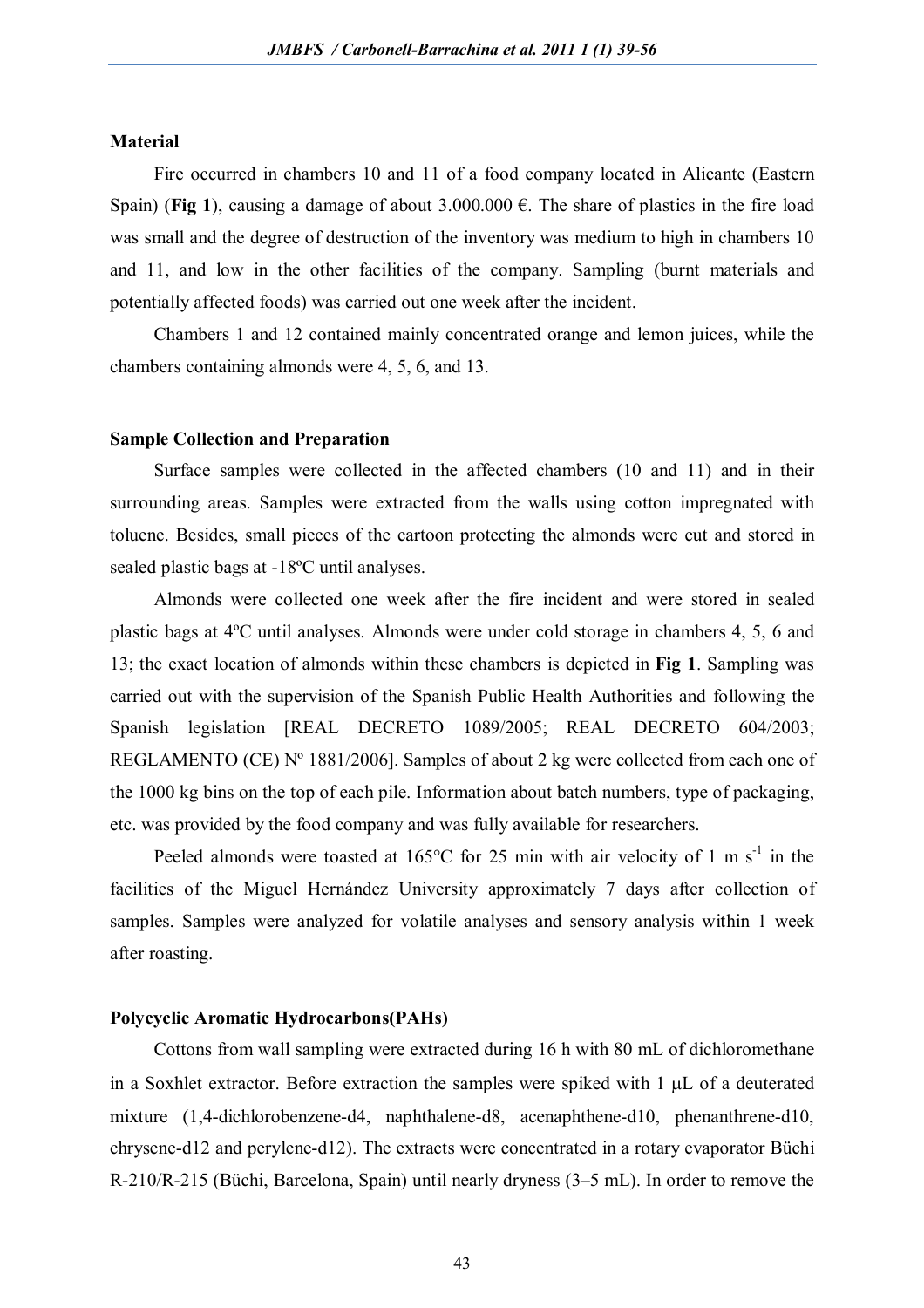fatty acid present in samples, extracts were clean up using a GPC (gel permeability column) according the EPA method 3640A.

The chromatographic analyses were performed using a Varian GC-MS-MS system comprising a CP-3900 gas chromatograph (Walnut Creek, CA, USA) with a 1077 injector, a CP-8410 autosampler and an ion-trap mass spectrometer (Varian Saturn 2100). Separations were carried out using a DB-5MS fused-silica capillary column  $(30 \text{ m} \times 0.25 \text{ mm} \text{ i.d.})$ 0.25 um film thickness). Helium was used as carrier gas at a constant flow of 1.0 mL min<sup>-1</sup> and a pressure pulse of 25 psi with a duration of 0.50 min. The injected volume was 2 μL in splitless mode. Oven temperature was programmed as follows: 1 min at 50 °C, heated at 5 °C min<sup>-1</sup> to 310 °C and held for 5 min. The manifold, GC-MS interface and the ion trap temperatures were set at 60, 280 and 150 °C, respectively.

For the analysis of PAHs from the walls no ion preparation was use. The isolation, identification and quantification of the PAHs were performed on a gas chromatograph according US EPA method 8270 (1996). However, for the analysis of benzo(a)pyrene in almonds and in order to increase the detection limit, MS/MS ion preparation was use; parent and daughter ions were set at 252, waveform type was resonant and excitation amplitude 1.30.

## **Polycholorinated Dibenzo-***p***-dioxins and Dibenzofurans (PCDD/Fs)**

Approximately 5-10 g of each sample were weighed and mixed with anhydrous sodium sulphate to remove any trace of water. The sample was spiked with  $20 \mu L$  of a mixture of 15 congeners  ${}^{13}C_{12}$ -labelled 2,3,7,8-substituted PCDD/Fs, as an internal standard. The samples were extracted for 16 h with 80 mL of dichloromethane in a Soxhlet extractor. The extracts were concentrated in a rotary evaporator (Büchi) until nearly dryness (3–5 mL). Later, concentrated extracts were subjected to an automated clean-up system using the Power PrepTM System (FMS Inc., MA, USA) with three different columns: silica, basic alumina and AX-21 active carbon. Finally, a fraction of extract was collected with 75 mL of toluene. Afterwards, this extract was concentrated with a rotary evaporator and later taken with a nitrogen stream down to the final volume. 10  $\mu$ L of a mixture of <sup>13</sup>C<sub>12</sub>-1,2,3,4-TCDD and  ${}^{13}C_{12}$ -1,2,3,7,8,9-HxCDD recovery standards were added as well.

The PCDD/Fs analysis was carried out using high-resolution gas chromatography coupled to a high-resolution mass spectrometer (HRGC/HRMS). For HRGC, an Agilent HP5890 gas chromatograph equipped with a programmed temperature vaporizer (PTV) inlet with a septumless head was used. For HRMS, a Micromass Autospec Ultima NT mass

44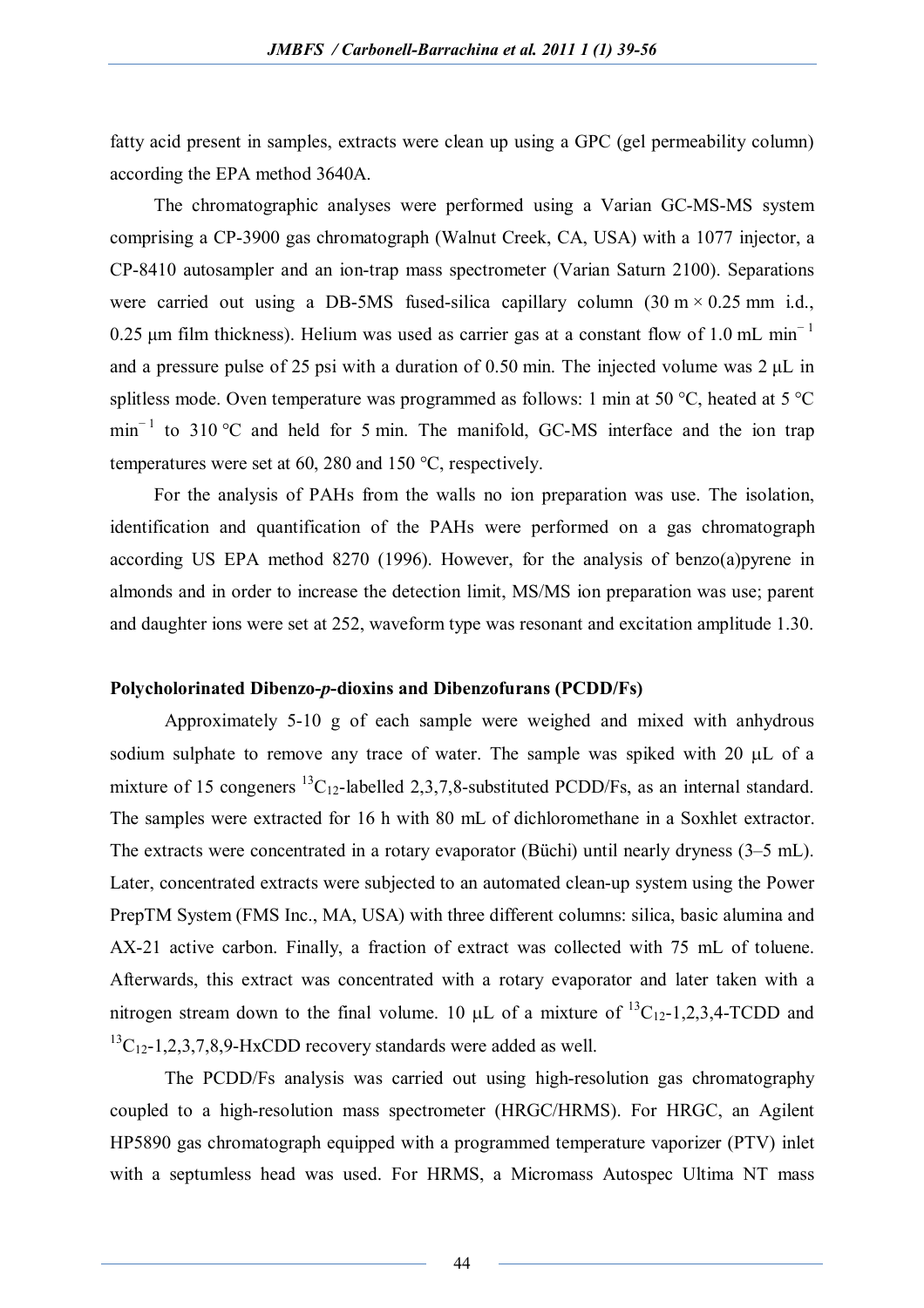spectrometer (Micromass, Waters, UK) with a positive electron impact (EI+) source was employed. A DB-5 60 m fused silica capillary column was used for the separation of the isomer specific analysis.

The identification and quantification of each PCDD/Fs congener were performed by the isotope dilution method. The PCDD/Fs analyses were based on the US EPA Method for PCDD/Fs determinations (US EPA, 1994).

# **Volatile Organic Compounds in Food Packagings**

Desorption of the analytes was performed using an automatic thermal desorption device (Gerstel TDS2/TDSA, Mülheim an der Ruhr, Germany) coupled by a transfer line (152 mm length  $\times$  0.70 mm outside diameter  $\times$  0.53 mm internal diameter, i.d.) to a cryogenically cooled programmable temperature injection system (Gerstel CIS4). The desorption device was directly interfaced to an Agilent 6890N GC/5973N MS system, with helium as carrier gas and a DB-624 capillary column (30 m length  $\times$  0.25 mm i.d., 1.4  $\mu$ m film thickness).

A 1 cm<sup>2</sup> of cartoon from the food packagings were desorbed at 150  $\degree$ C during 8 min, using He as carrier gas. Injector was kept at -200 °C during desorption and heated at  $10^{\circ}$ C s<sup>-1</sup> to 250ºC during the injection. The program temperature was a) 50ºC for 2.5 min b) rate of  $10.0$ <sup>o</sup>C min<sup>-1</sup> from 40 to 250<sup>o</sup>C and hold for 7.5 min.

#### **Simultaneous Steam-Distillation Extraction (SDE)**

Suspension of 30 g of ground almonds in 50 mL of ultrapure water (Milli-Q, Millipore Corp. Bedford, MA, USA) (resistance 18 m $\Omega$  cm<sup>-2</sup>) was placed in flask A of the Likens-Nickerson distillator (Afora, Barcelona, Spain) with 10 g NaCl (Merck, Darmstadt, Germany). In flask B, 50 mL of dichloromethane,  $Cl_2CH_2$  (Labscan Ltd., Dublin, Ireland) were introduced. Boiling chips were added to flask A together with 10 drops of silicon as antifoaming agent. One hundred  $\mu$ L of 2-pentanol, 1 g L<sup>-1</sup>, were added as internal standard. Flask B was heated in a water bath at 55ºC and flask A in an oil heater at 160ºC. The vapors were condensed by means of a cold refrigerant maintained at -5ºC by a cryostat, model Frigiterm (Selecta, Barcelona, Spain). After 120 min of extraction, solvent contained the aroma compounds from almonds samples (Vázquez-Araújo *et al.,* 2008a,b).

The extract was dried over 5 g anhydrous Na<sub>2</sub>SO<sub>4</sub> (Panreac Química S.A., Barcelona, Spain) and concentrated to about 1 mL in a Vigreaux column.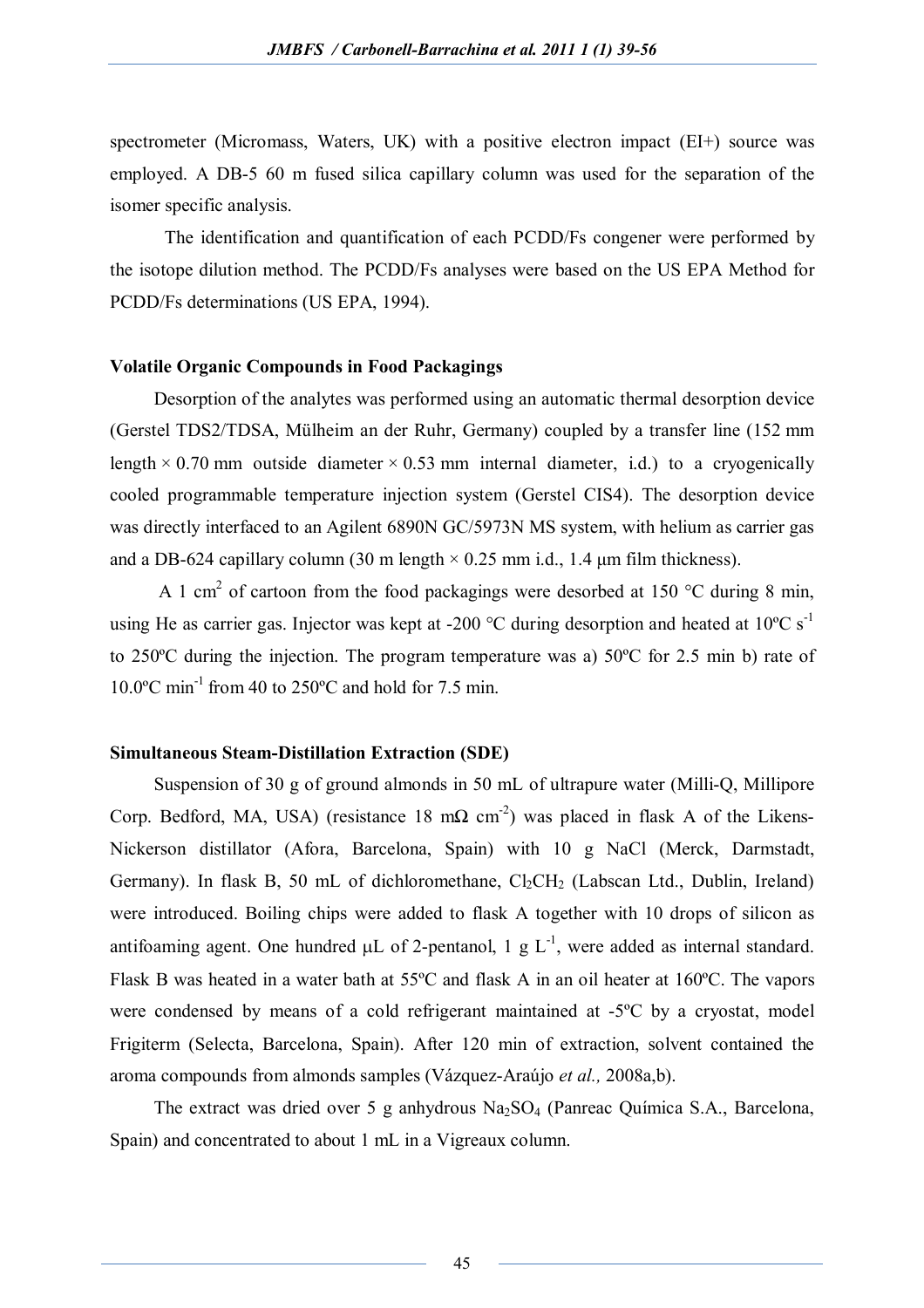The isolation, identification and quantification of the volatile compounds were performed on a gas chromatograph, Shimadzu GC-17A (Shimadzu Corporation, Kyoto, Japan), coupled with a Shimadzu mass spectrometer detector GC-MS QP-5050A. The GC-MS system was equipped with a TRACSIL Meta .X5 column (Teknokroma S. Coop. C. Ltda, Barcelona, Spain; 30 m  $\times$  0.25 mm  $\times$  0.25 µm film thickness). Analyses were carried out using helium as carrier gas at a flow rate of 1.0 mL  $min^{-1}$  in a split ratio of 1:10 and a program: a)  $40^{\circ}$ C for 5 min; b) rate of  $3.0^{\circ}$ C min<sup>-1</sup> from 40 to  $200^{\circ}$ C and hold for 1 min; c) rate of 15°C min<sup>-1</sup> from 200 to 280°C and hold for 10 min. Injector and detector were held at 250 and  $300^{\circ}$ C, respectively. 2  $\mu$ L of the extracts were always injected.

Mass spectra were obtained by electron ionization (EI) at 70 eV, and spectra range of 45 to 450 m/z was used.

Most of the compounds were identified by using 3 different analytical methods: 1) Kovats indices, 2) GC-MS retention indices, and 3) mass (McLafferty, 2008). Identification was considered tentative when it was based on only mass spectral data. For the semiquantification of the volatile compounds 2-pentanol was added as internal standard at a concentration of 1  $g L^{-1}$ . All the aroma standards used for identification and quantification purposes were food grade (Sigma-Aldrich, Flavors and Fragrances, Milwaukee, WI, USA).

## **Sensory Evaluation with Trained Panel**

Sensory evaluation with trained panel was used to discriminate the intensity of "smoke/fume = burnt almond" odor (perception of pleasant volatile compounds sniffed through the nose). A panel of 10 panelists, ages 20 to 60 years (6 female and 4 male) was trained in descriptive evaluation of *turrón* and its raw materials including *almonds* and honey. Details about panel selection and training could be found in Vázquez-Araújo *et al.* (2005).

Measurements were performed in individual booths with controlled illumination and temperature. Individual almond samples were scored for their intensity of "off-odor" (including smoke, burnt, plastic, … notes) on a scale of 0 to 5, where:

- $0 = no$  odor.
- $\bullet$  3 = intense odor.
- $\bullet$  5 = extremely intense odor.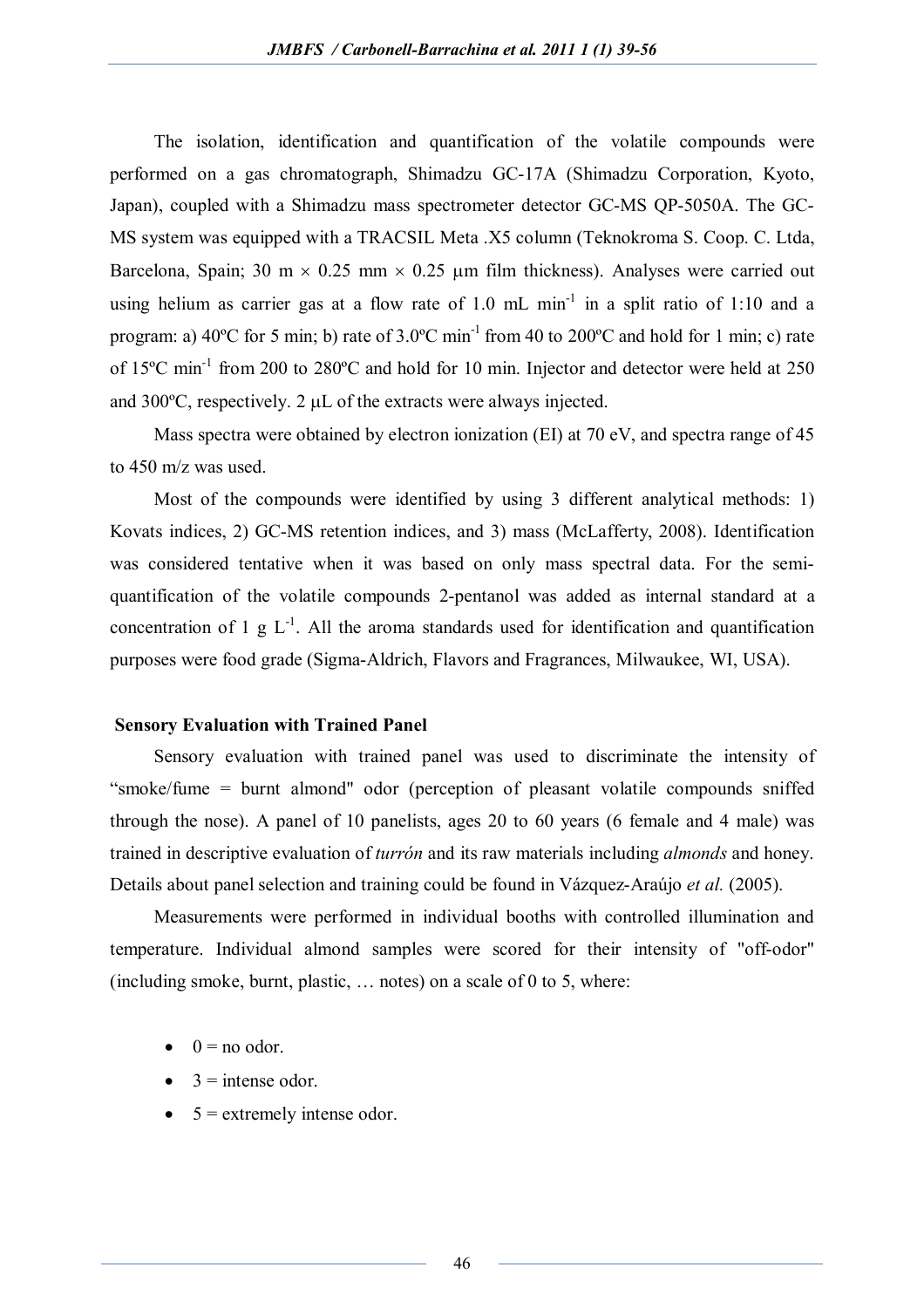The entire experiment was repeated 3 times (all judges scored the three samples on each session for a total of 3 sessions) and the sensory scores were presented as the overall means. Controlled samples with know concentrations of artificial smoke (used for smoking meat products) were used as control samples.

# **Statistical Analysis**

All data were subjected to analysis of variance (ANOVA) and the Tukey least significant difference multi-comparison test to determine significant differences among mandarin juices. Significance of differences was represented as  $p \leq 0.001$ . The statistical analyses were done using SPSS 12.0 (SPSS Science, Chicago, U.S.A) and figures using Sigma Plot 8.0 (SPSS Science, Chicago, U.S.A).

# **RESULTS AND DISCUSSION**

#### **Analyses of Wall Surfaces**

The main PAHs found in the wall surfaces, inside and outside, one of the burnt chambers (number 10) showed that benzo(a)anthracene, pyrene, fluoranthene and chrysene were the most abundant compounds (**Fig 2**). The observed patterns inside and outside chamber 10 for PAHs were identical implying a common origin of the analyzed compounds, as expected. The total concentrations of PAHs were 15 and 5 mg  $m<sup>-2</sup>$  inside and outside chamber 10, respectively. These experimental values agree with literature values for domestic houses (Wobst *et al.,* 1999; Ruokojarvi *et al.,* 2000).

The analyses of the wall surfaces (inside and outside) one of the burnt chambers (10) showed that PCDDs and PCDFs were present in measurable concentrations (**Fig 3**). The congeners with the highest concentrations were 23478-PeCDF for furans and 2378-TCDD and 12378-PeCDD for dioxins. The experimental patterns for PCDD/Fs inside and outside chamber 10 were quite similar and implied a common origin of the analyzed compounds, as expected.

Total concentrations of 6.9 ng ETQ m<sup>-2</sup> (inside wall) and 0.9 ng ETQ m<sup>-2</sup> (outside wall) were found. PCDDs represented approximately 53 % of the total concentrations (3.81 and 0.46 ng ETQ  $m<sup>-2</sup>$ , respectively). These values are within the normal range for PCDDs and PCDFs in domestic fires according to Rao and Brown (1991) and Wobst *et al.* (1999). According to the Verband der Schadenversicher (1994) values lower than 10 ng ETQ  $m<sup>2</sup>$  are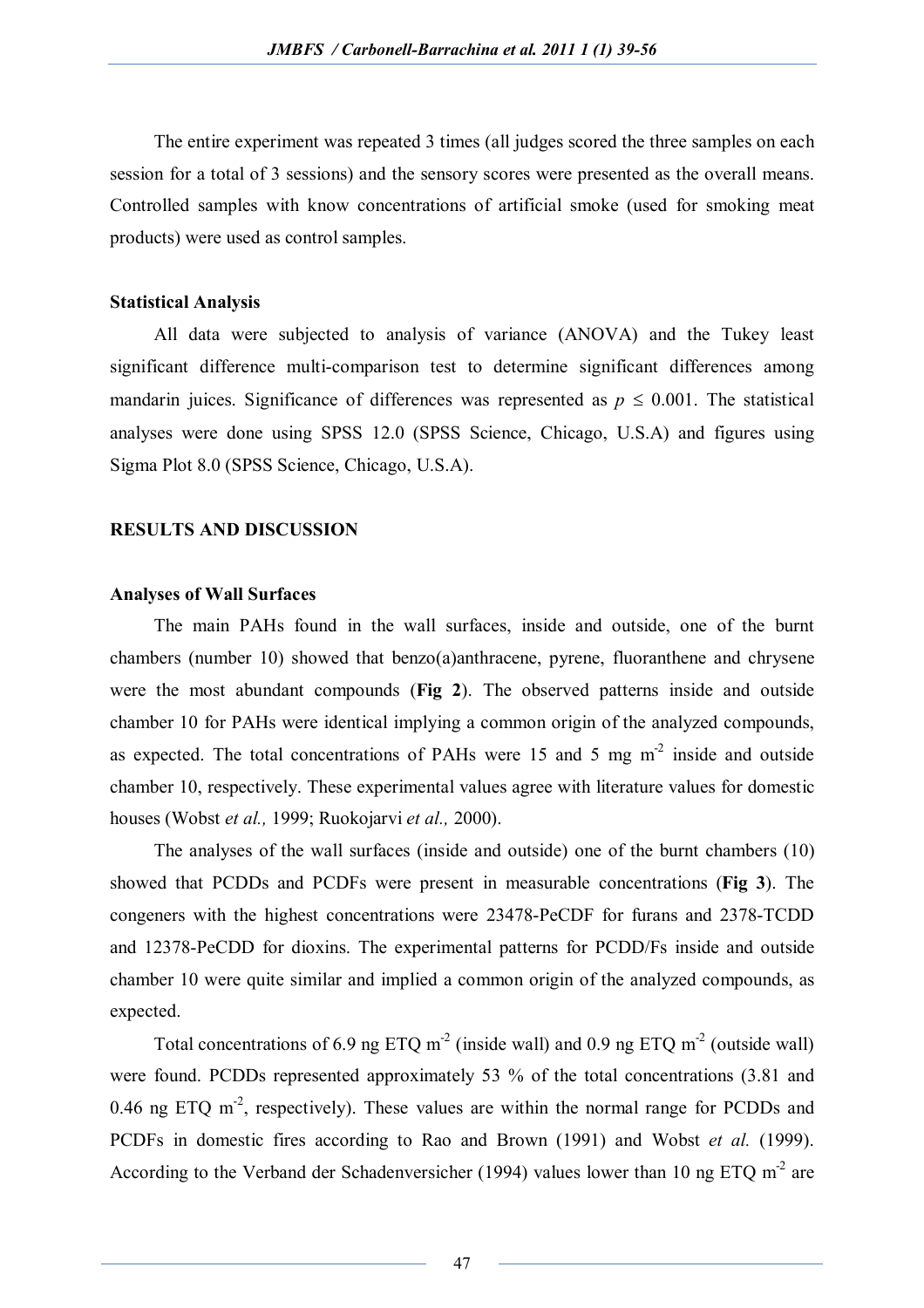required to conclude that a room is safe after a fire event. Consequently, from a PCDD/Fs point of view, all chambers affected by this particular fire were safe, implying that no significant sources of PCDD/Fs were present in the burnt chambers.

## **Fume Distribution among Cold Chambers**

To study which chambers were affected by the fire fumes, concentrations of several key or tracer compounds in combustion (benzonitrile, naphthalene, biphenyl, fluoranthene+pyrene, aniline, isoquinoline, and phenanthrene) were analyzed in the external surface of the packaging of almond bins (**Fig 4**). It is important to remark the low experimental levels found of aniline and benzonitrile, compounds originated from the combustion of polyurethane (Font *et al.,* 2001). These authors concluded that for instance aniline was originated from the cracking of the diphenylmethane *p,p'*-diisocyanate. These low levels implied that fire fumes did not reach cold chambers numbers 4, 5 and 6. However, precautions should be taken with almonds stored in chamber number 13, which presented the highest concentrations of all studied tracer compounds; especially high were the concentrations of phenantrene and fluoranthene+pyrene, with concentrations of 0.85±0.05 and  $0.86\pm0.11$  mg m<sup>-2</sup>, respectively. The experimental fact that chamber 13 was the most affected area by the fire fume was expected because it was a corridor being used for storage of almond bins, without any type of doors or temperature control. Consequently, fumes from the fire could easily reach bins stored in chamber 13 without any physical obstacle (see **Fig 1**).

# **Fume Contact with Almonds**

To study whether the fire fumes had reached the stored foods, raw almonds were extracted with  $Cl_2CH_2$  and the concentrated extracts were analyzed for benzo(a)pyrene. The experimental values found for the stored almonds were: (a) *chamber 4*:  $0.16\pm0.04$  µg kg<sup>-1</sup> (with maximum value of 0.45  $\mu$ g kg<sup>-1</sup>); (b) *chamber 5*: 0.09±0.03  $\mu$ g kg<sup>-1</sup> (with maximum value of 0.31  $\mu$ g kg<sup>-1</sup>); (c) *chamber 6*: 0.13  $\pm$  0.04  $\mu$ g kg<sup>-1</sup> (with maximum value of 0.36  $\mu$ g kg<sup>-1</sup>); and, (d) *chamber 13*:  $0.17 \pm 0.04 \,\mu g \,\text{kg}^{-1}$  (with maximum value of 0.46  $\mu g \,\text{kg}^{-1}$ ).

The maximum limit established by the Spanish legislation for the content of benzo(a)pyrene in foods is 5.0  $\mu$ g kg<sup>-1</sup> [REAL DECRETO 1089/2005; REGLAMENTO (CE) Nº 1881/2006]. Benzo(a)pyrene is used as a marker for the occurrence and effect of carcinogenic PAHs. Consequently, it can be concluded that the fire fumes did not get in direct contact with the stored almonds, and therefore no contamination was detected.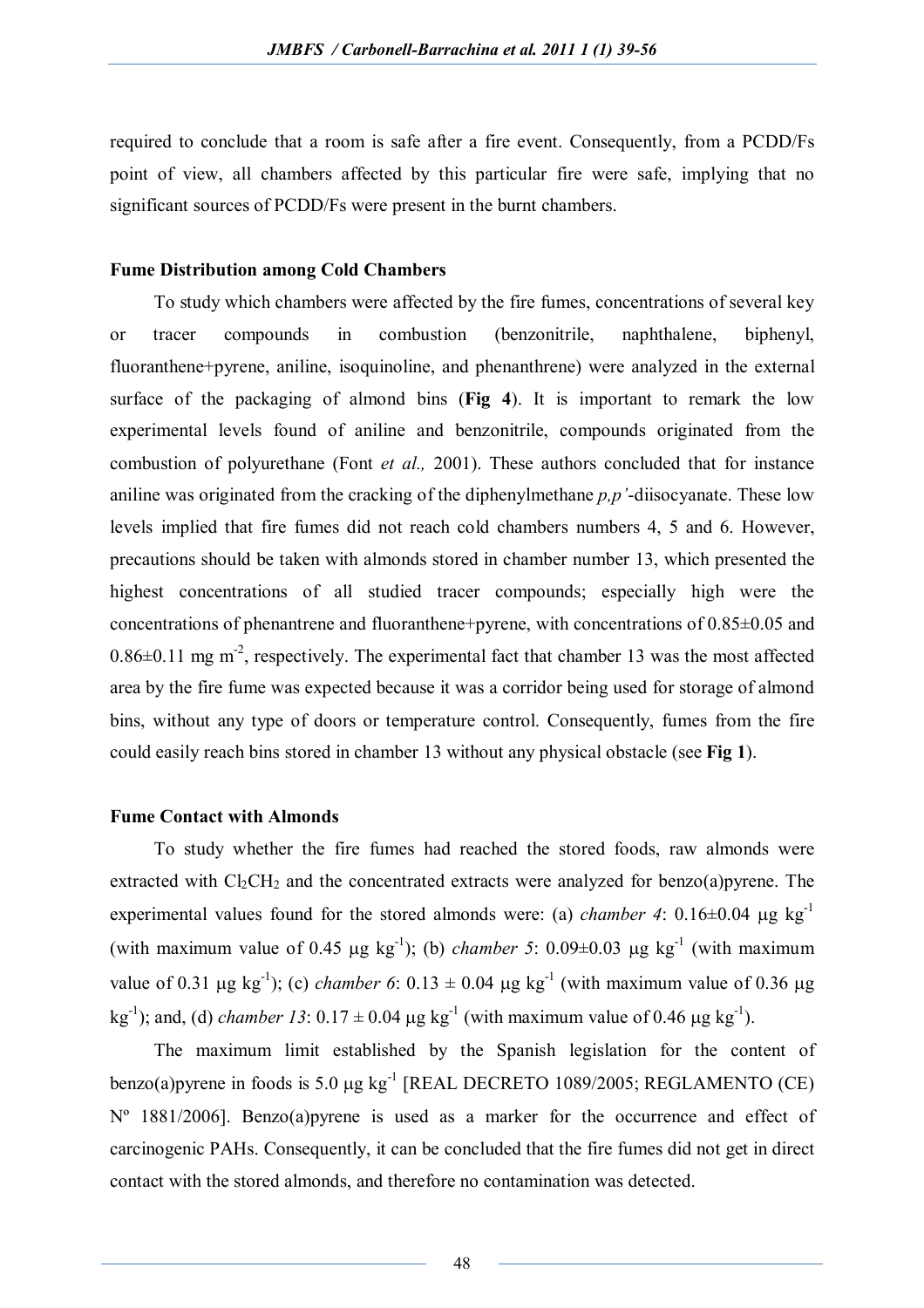



**PAHs**

**Fig 2** Concentrations of polycyclic aromatic hydrocarbons (PAHs) found at walls inside (A) and outside (B) of the burnt chamber number 10.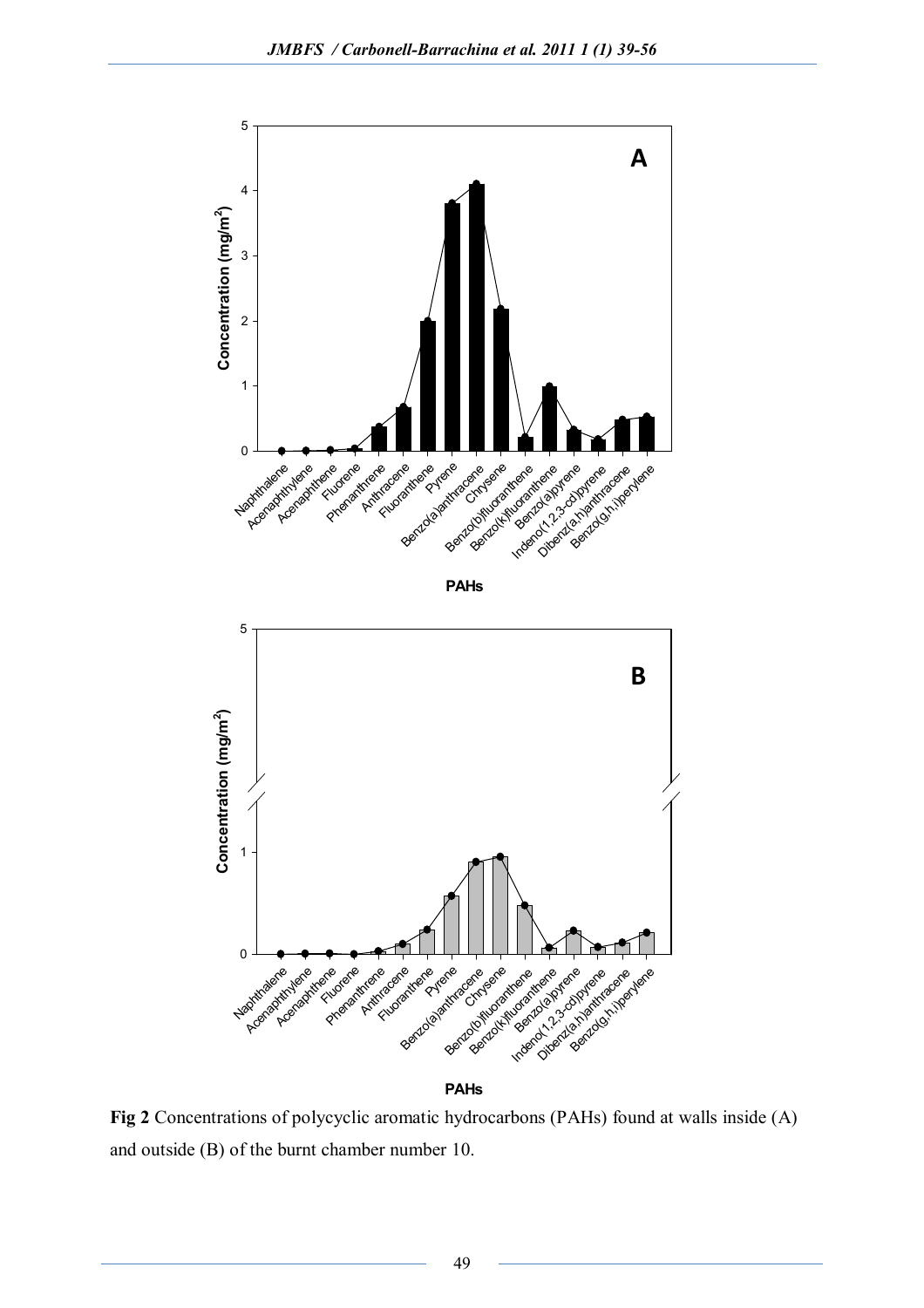

**Fig 3** Concentrations of furans (PCDFs) and dioxins (PCDDs) found at walls inside (A) and outside (B) of the burnt chamber number 10.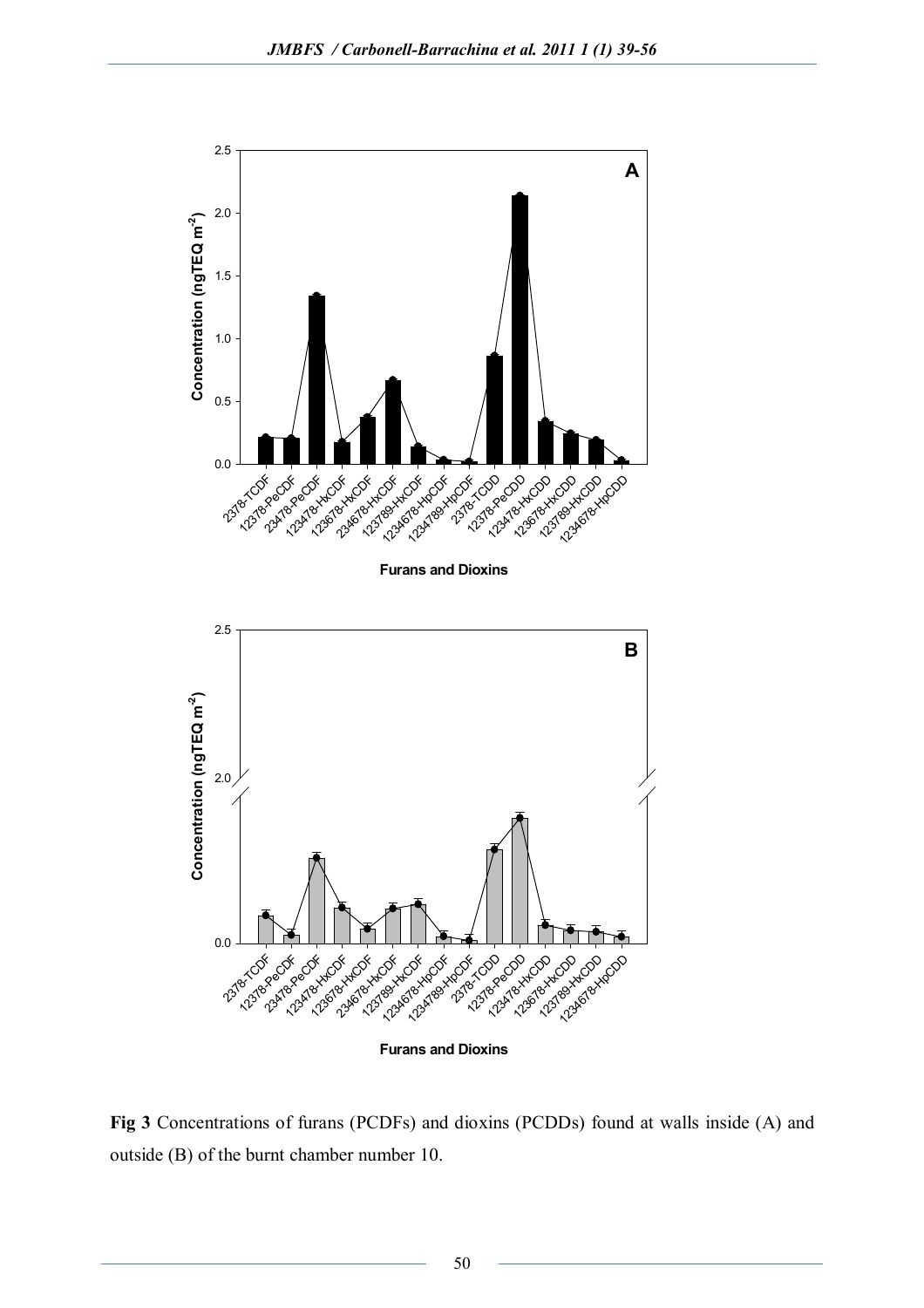

**Fig 4** Concentrations of volatile compounds found in the cartoon packaging, at different cold chambers (1, 4, 5, 6, 12 and 13).



**Furans and Dioxins**

**Fig 5** Concentrations of furans (PCDFs) and dioxins (PCDDs) found in raw almonds. Values are the mean of almonds stored in chambers 4, 5, 6 and 13 (2 samples per chamber).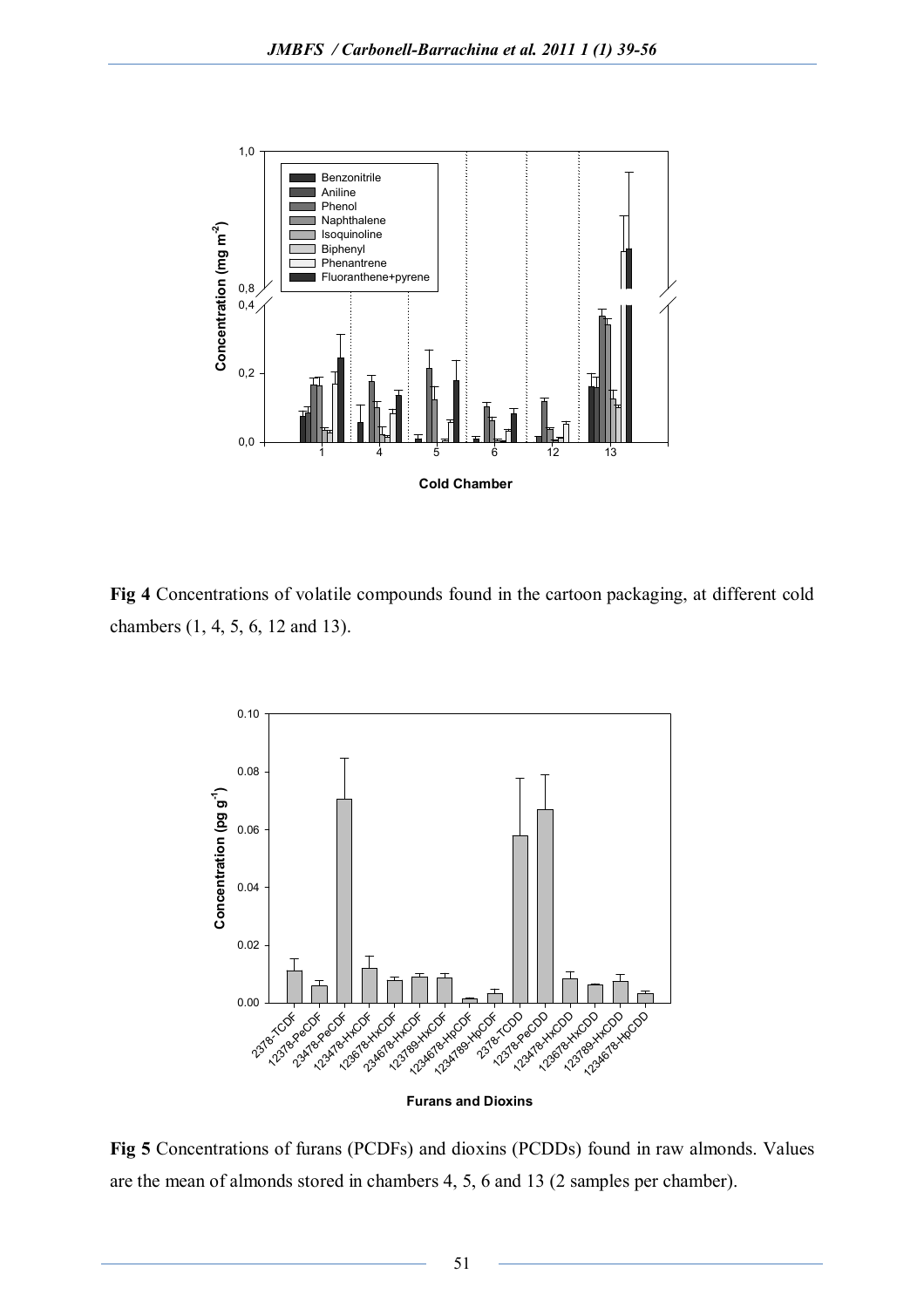Finally, the concentrations of furans and dioxins were also quantified in almonds stored in chambers 4, 5, 6 and 13. No significant differences were found for the concentrations of any of the congeners identified and quantified in the samples under study; therefore, the mean values of all the studied samples  $(2 \text{ samples} \times 4 \text{ chambers})$  are represented in Fig 5. In general, it is very difficult to talk about admissible contents of dioxins in almonds because maximum contents are only set for meat and fish products. The European Commission Regulation (EC) No 1881/2006 of 19 December 2006 sets maximum levels of certain contaminants in foodstuffs; values ranged from 6.0 pg  $g^{-1}$  in liver of terrestrial animals and  $0.75$  6.0 pg  $g^{-1}$  for vegetable oils and fats. In any case, the mean total concentration of dioxins in almonds was 0.28 pg  $g^{-1}$ , which is well below the maximum content establish for vegetable oils, which is the closest legislated food. rekjnhiuho

## **Volatile Aroma Compounds**

The volatile composition of raw and toasted almonds has been previously described by Vázquez-Araújo *et al.* (2008a, 2009); besides, these authors have also reported the aroma composition of *turrón*, a typical Spanish confection made mainly with toasted almonds (Vázquez-Araújo *et al.,* 2008b,c). All almonds affected by the fire in the facilities under study were "California" cultivar, which is one of the almond cultivars studied by Vázquez-Araújo *et al.* (2008a), and their final destination was the manufacturing of *turrón*. Therefore, the typical volatile compounds expected in the aroma extracts of the almonds potentially affected by the fire fumes have been well described and are easy to identify.

All almonds under study belonged to a *turrón* company and must undergo toasting before its use as ingredient in *turrón* manufacturing; therefore, almonds were toasted using normal conditions (temperature and time) and their aroma profiles (**Fig 6**) were compared with those previously studied by Vázquez-Araújo *et al.* (2008a).

The aroma profile of raw almonds included, among others, the following compounds: hexanal, hexanal,  $\alpha$ -pinene,  $\beta$ -pinene, benzaldehyde, limonene, 1-octanol, nonanal, 2,4nonadienal, 2,4-decadienal, caryophyllene, and humulene. After toasting the concentrations of some chemicals (pyrazines, furans, and pyrroles) significantly increased, while the concentrations of some others significantly decreased, for instance benzaldehyde and αpinene. A total of 58 volatile compounds were identified in toasted and included (i) *alcohols* 2-hexanol, 1-hexanol, etc., (ii) *ketones* 3-hydroxy-2-butanone, 2-heptanone, etc., (iii) *aldehydes* heptanal, 2-heptenal, etc., (iv) *terpenes* limonene, carvone, etc., (v) *aromatic* 

52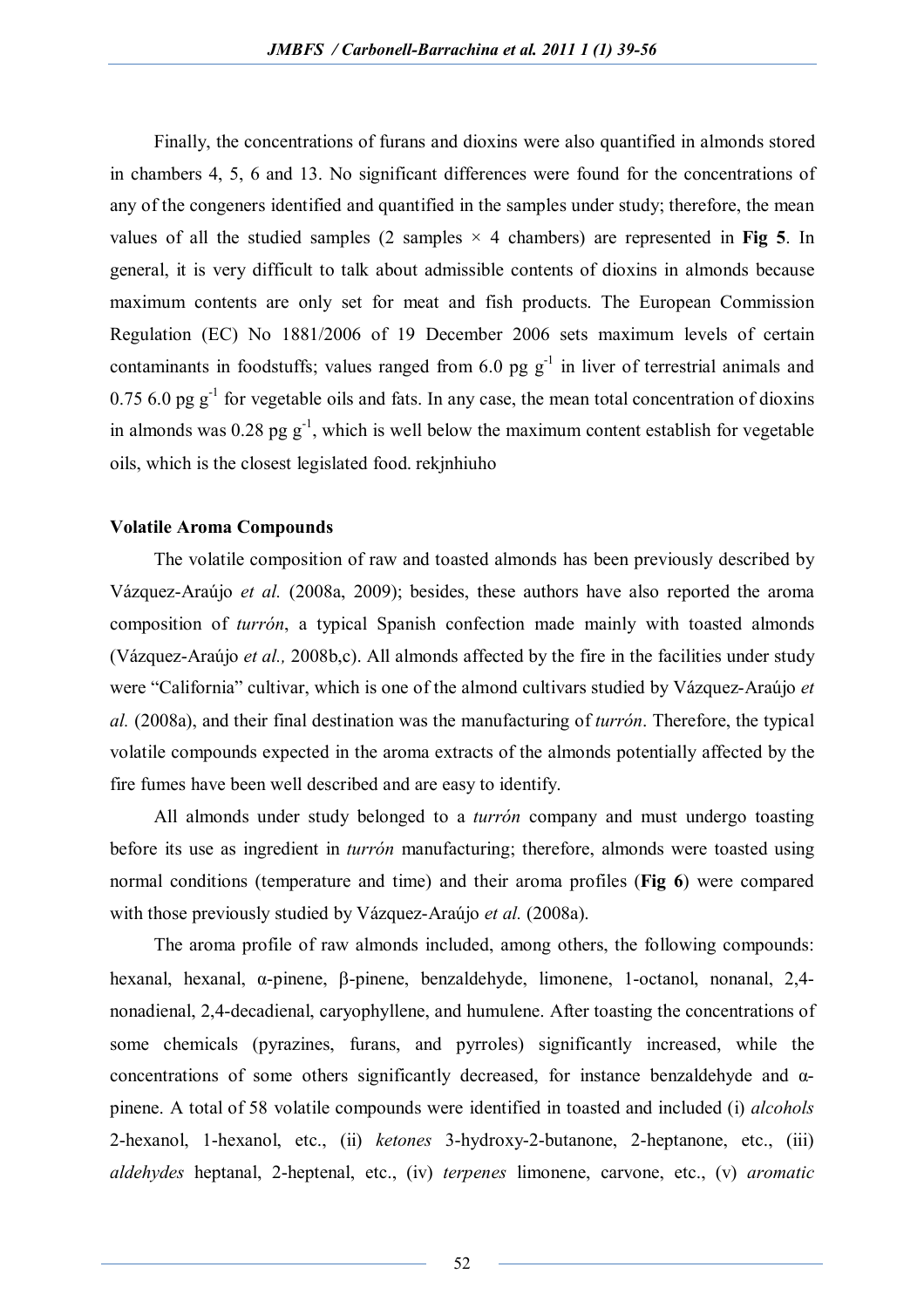*hydrocarbons* toluene, benzaldehyde, etc., (vi) *furans* dihydro-2-methyl-3(2H) furanone, furfural, etc., (vii) *pyrroles* 1H-pyrrole, 2-methyl 1H-pyrrole, etc., (viii) *pyrazines* 2-methyl pyrazines, 2,5-dimethyl pyrazines, etc., and (ix) *linear hydrocarbons* octane, dodecane, etc.

Compounds such as 4-methylpentanenitrile, butylbenzene, methylphenol, dimethyl phenol, benzenepropanenitrile, nonanenitrile, heptadecanenitrile, etc. were tentatively identified in burnt almonds from chamber 10 but were never found in any of the other samples under study.

The detailed study of the aroma compounds of all almonds samples led us to the conclusion that no "unexpected" or "non-typical" volatile compounds were detected neither in the raw almonds nor in the toasted almonds from chambers 4, 5, 6 and 13.

## **Sensory Analysis**

The trained panel specialized in *turrón* and almond products (Vázquez-Araújo *et al.,*, 2008b) did not detected odor or aroma to fume, smoke or burnt in any of the 43 samples of almond studied (43 and 13 samples of raw and toasted almonds, respectively). Five almond samples were spiked with artificial smoke odor at different intensities; all panelists distinguish these five samples and scored their intensities according to the amount of artificial smoke odor spiked. Consequently, the final conclusion of this sensory study was that no significant sensory signal of fumes reaching almond samples was found.

# **CONCLUSION**

A fire originated and burnt two cold chambers containing almonds. The affected company had 13 different chambers, storing mainly almonds and concentrated citrus juices. This study was carried out for an insurance company because all foods stored in these facilities were confiscated by the Spanish Public Health Authorities. The study focused only in almonds stored in chambers 4, 5, 6 and 13 and it was divided into two different parts; the first one studying food safety and the second one evaluating the quality of the safe products. Testing for polycyclic aromatic hydrocarbons (PAHs), polychlorinated dibenzo-*p*-dioxins (PCDDs) and dibenzofurans (PCDFs) was carried out in walls of the affected area to establish the nature and composition of the generated fumes, and also in the packaging and foods of potentially affected chambers. Bezo(a)anthracene, pyrene, fluoranthene and chrysene were the most abundant PAHs. The congeneres with the highest concentrations were 23478-PeCDF for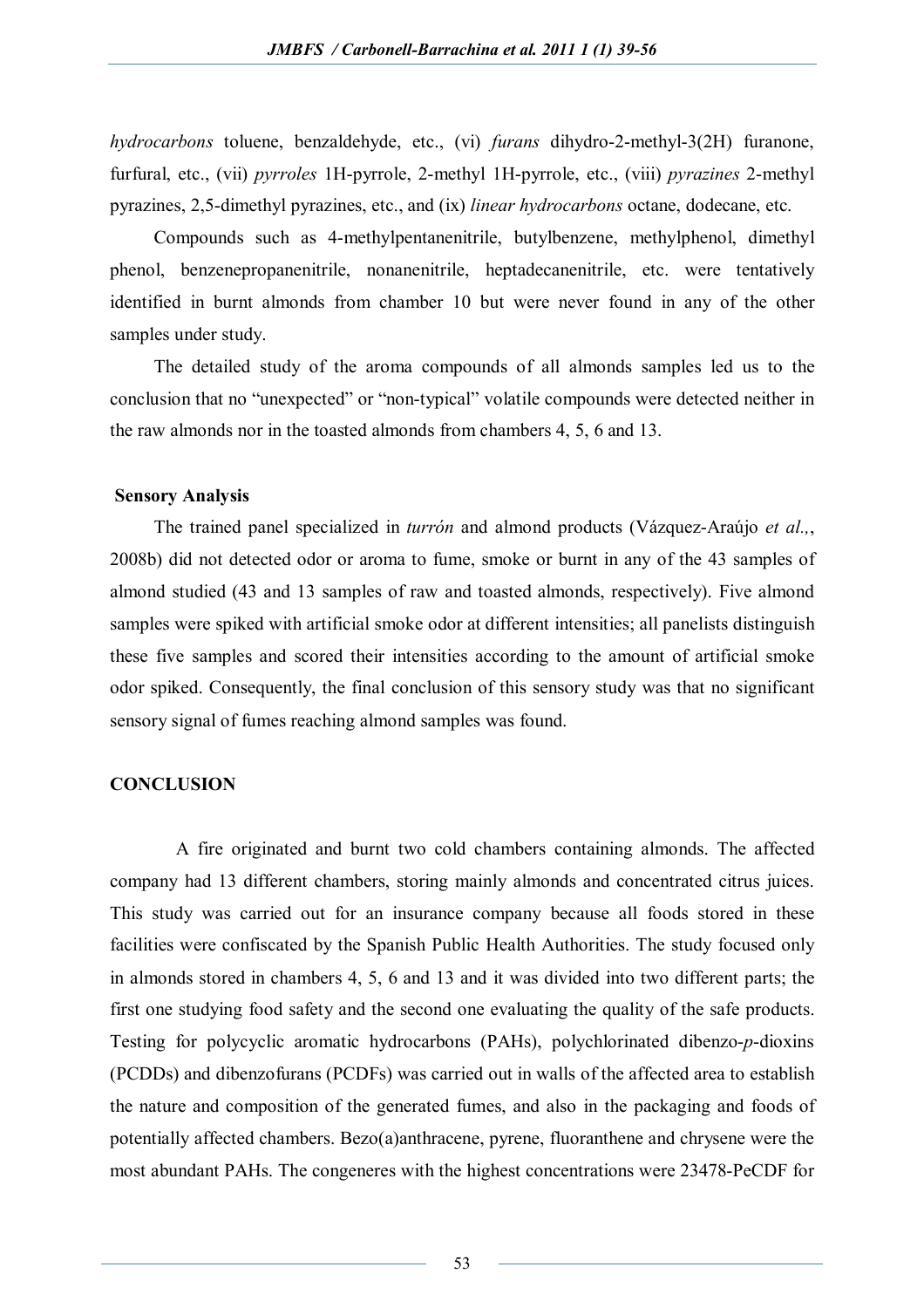furans and 2378-TCDD and 12378-PeCDD for dioxins. Fumes did not reach chambers 4-6, but traces were found in the bins packaging of almonds stored in chamber 13. Consequently, packaging of almonds stored in chamber 13 must be changed avoiding any kind of contact with the stored almonds. Benzo(a)pyrene was used as a marker for the occurrence and effects of carcinogenic PAHs; experimental results proved that the fire fumes did not get in contact with any of the stored almonds under study. Therefore, almonds stored in these facilities were declared safe and the quality study started. Only volatile compounds typical of nuts were identified in raw and toasted almonds; while compounds such as 4-methylpentanenitrile, butylbenzene, methylphenol, etc. were tentatively identified in burnt almonds. Finally, a trained panel concluded that no sensory signal of fumes reaching almonds was found. This manuscript could be taken as a model protocol to establish whether fire fumes have reached and affected the safety and/or quality of foods.

#### **REFERENCES**

FIALKOV, A.B. – HOMANN, K.H. 2001. Large molecules, ions, radicals, and small soot particles in fuel-rich hydrocarbon flames. Part VI: positive ions of aliphatic and aromatic hydrocarbons in a low-pressure premixed flame of n-butane and oxygen. In *Combust Flame*, vol. 127, 2001, p. 2076-2090.

FONT, R., – FULLANA, A. – CABALLERO, J.A. –CANDELA, J. –GARCÍA, A. 2001. Pyrolysis study of polyurethane. In *Journal of Analytical and Applied Pyrolisis,* vol. 58-59, 2001, p. 63-77.

FULLANA, A. – SIDHU, S. 2005. Fate of PAHs in the post-combustion zone: partial oxidation of PAHs to dibenzofuran over CuO. In *Journal of Analytical and Applied Pyrolisis,*vol. 74, 2005, p. 479-485.

IARC (International Agency for Research on Cancer). 1997. IARC monographs on the evaluation of carcinogenic risks to humans. Polychlorinated dibenzo-para-dioxins and polychlorinated dibenzofurans. Volume 69. Lyon, France: IARC. 666 p.

LEDESMA, E.B. – KALISH, M.A. – NELSONA, P.F. – WORNAT, M.J. – MACKIE, J.C. 2000. Formation and fate of PAH during the pyrolysis and fuel-rich combustion of coal primary tar. In *Fuel*, vol. 79, p. 1801-1814.

MCLAFFERTY, F. 2008. Wiley registry of mass spectral data. 9<sup>th</sup> ed. New York: John Wiley, Sons Inc. ISBN 9780470175217.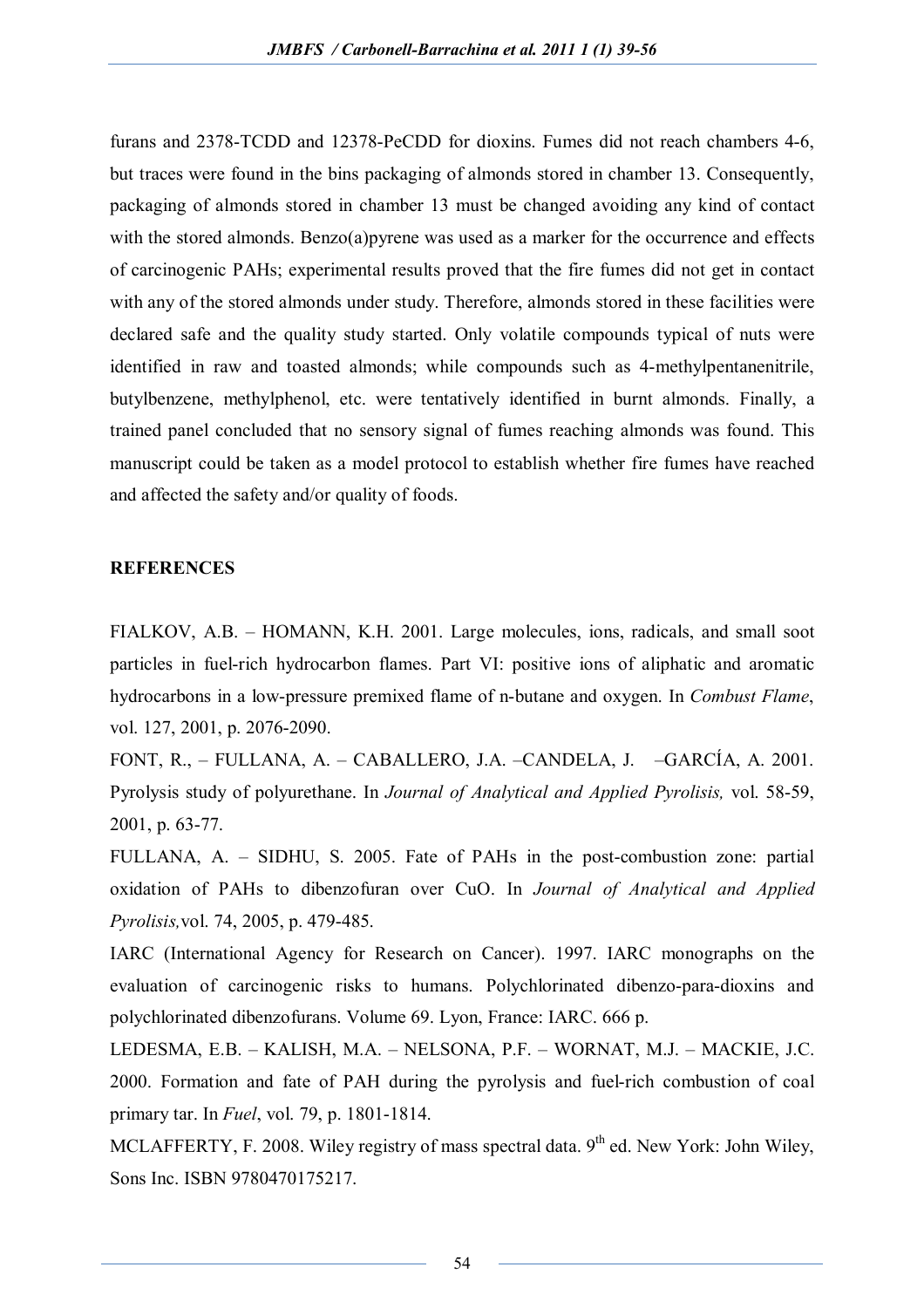RAO, H.V. – BROWN, D.R. 1991. House fire: A source of dioxins. In *Fire Technology*, vol. February, 1991, p. 82-83.

REAL DECRETO 1089/2005 *de 16 de septiembre, por el que se establecen los métodos de muestreo y de análisis para el control oficial del contenido de benzo(a)pireno en los productos alimenticios*. BOE núm. 232 del 28 de septiembre de 2005, páginas 32065-32068. Madrid, Spain: Boletín Oficial del Estado, BOE, 2005.

REAL DECRETO 604/2003, *de 23 de mayo, por el que se establecen los métodos de toma de muestras y de análisis para el control oficial de dioxinas y la determinación de policlorobifenilos (PCB) similares a las dioxinas en productos alimenticios*. BOE núm. 134 del 5 de junio de 2003, páginas 21823-21830. Madrid, Spain: Boletín Oficial del Estado, BOE, 2003.

REGLAMENTO (CE) Nº 1881/2006 DE LA COMISIÓN *de 19 de diciembre de 2006 por el que se fija el contenido máximo de determinados contaminantes en los productos alimenticios*. Diario Oficial de la Unión Europea, 20.12.2006, páginas L 364/5-L 364/24. Brussels, Belgium: Official Journal of the European Union, 2006.

RUOKOJARVI, P. – AATAMILA, M. – RUUSKANEN, J. 2000. Toxic chlorinated and polyaromatic hydrocarbons in simulated house fires. In *Chemosphere*, vol. 41, 2000, p. 825- 828.

US EPA (United States Environmental Protection Agency). 1994. Tetra- through octachlorinated dioxins and furans by isotope dilution HRGC/HRMS*.* Washington DC, US: EPA, 1994, 77 p.

US EPA (United States Environmental Protection Agency). 1996. Semivolatile organic compounds by gas chromatography/mass spectrometry (GC/MS). SW-846 method 8270. Washington DC, US: EPA, 1996, 62 p.

US EPA (United States Environmental Protection Agency). 1998. Handbook for air toxics emission inventory development. Vol. I. Stationary sources. OAQPS. EPA-454/b-98-002. Research Triangle Park NC, US: EPA, 1998, 373 p.

VÁZQUEZ-ARAÚJO, L. – ENGUIX, L. – VERDÚ, A. – GARCÍA-GARCÍA, E. – CARBONELL-BARRACHINA, A.A. 2008a. Investigation of aromatic compounds in toasted almonds used for the manufacturing of *turrón*. In *European Food Research and Technology*, vol. 227, 2008, p. 243-254.

VÁZQUEZ-ARAÚJO, L. – PÉREZ-CASTEJÓN, V. – VERDÚ, A. – CARBONELL-BARRACHINA, A.A. 2005. Reclutamiento, selección, entrenamiento y validación de un